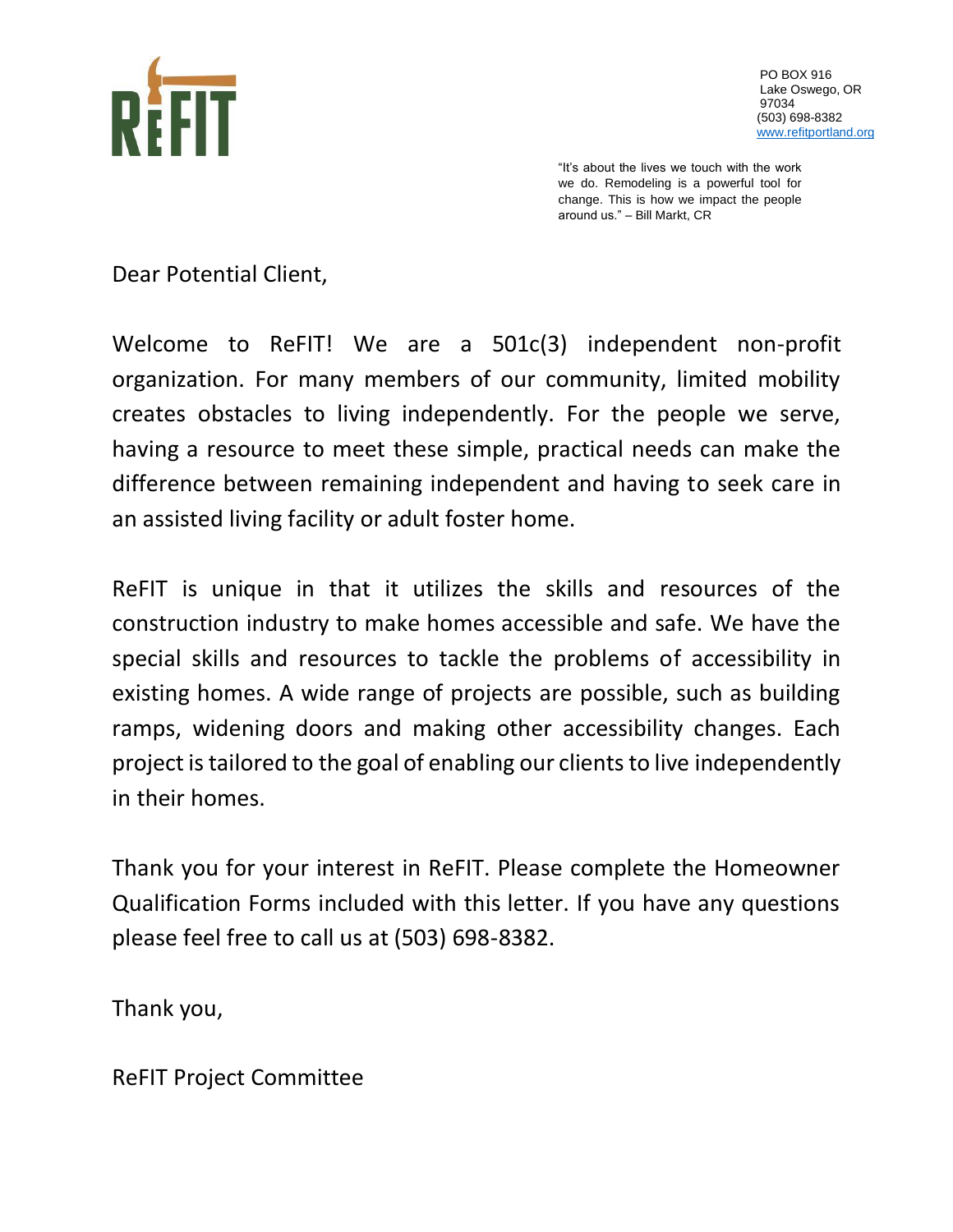

## Homeowner Qualification Form

| Address: <u>with a series of the series of the series of the series of the series of the series of the series of the series of the series of the series of the series of the series of the series of the series of the series of</u> |                                                             |                                                      |
|--------------------------------------------------------------------------------------------------------------------------------------------------------------------------------------------------------------------------------------|-------------------------------------------------------------|------------------------------------------------------|
|                                                                                                                                                                                                                                      |                                                             |                                                      |
|                                                                                                                                                                                                                                      |                                                             | Preferred Pronoun(circle one): HE / SHE/ THEY/ OTHER |
|                                                                                                                                                                                                                                      |                                                             |                                                      |
|                                                                                                                                                                                                                                      |                                                             |                                                      |
| Best way to contact you: example and a series of the series of the series of the series of the series of the series of the series of the series of the series of the series of the series of the series of the series of the s       |                                                             |                                                      |
|                                                                                                                                                                                                                                      |                                                             |                                                      |
|                                                                                                                                                                                                                                      |                                                             |                                                      |
| Please answer the following questions (All information will be kept confidential):                                                                                                                                                   |                                                             |                                                      |
| 1. Do you own and live in this home?<br>(I'm sorry but we cannot do work on rental properties)                                                                                                                                       | If no, do you live with a family member who owns this home? | Yes or No<br>Yes or No                               |
|                                                                                                                                                                                                                                      |                                                             |                                                      |
| 2. Is this house a mobile home, trailer, or modular home?                                                                                                                                                                            |                                                             | Yes or No                                            |
| Is your household income at or below 80% median income?<br>3.                                                                                                                                                                        |                                                             | Yes or No                                            |
| (Please refer to page #2)                                                                                                                                                                                                            |                                                             |                                                      |
| 4. Excluding your home and automobile, do your remaining assets<br>exceed \$20,000.00?                                                                                                                                               |                                                             | Yes or No                                            |
| Do you have a permanent disability?<br>5.<br>(You must have a permanent disability to qualify)                                                                                                                                       |                                                             | Yes or No                                            |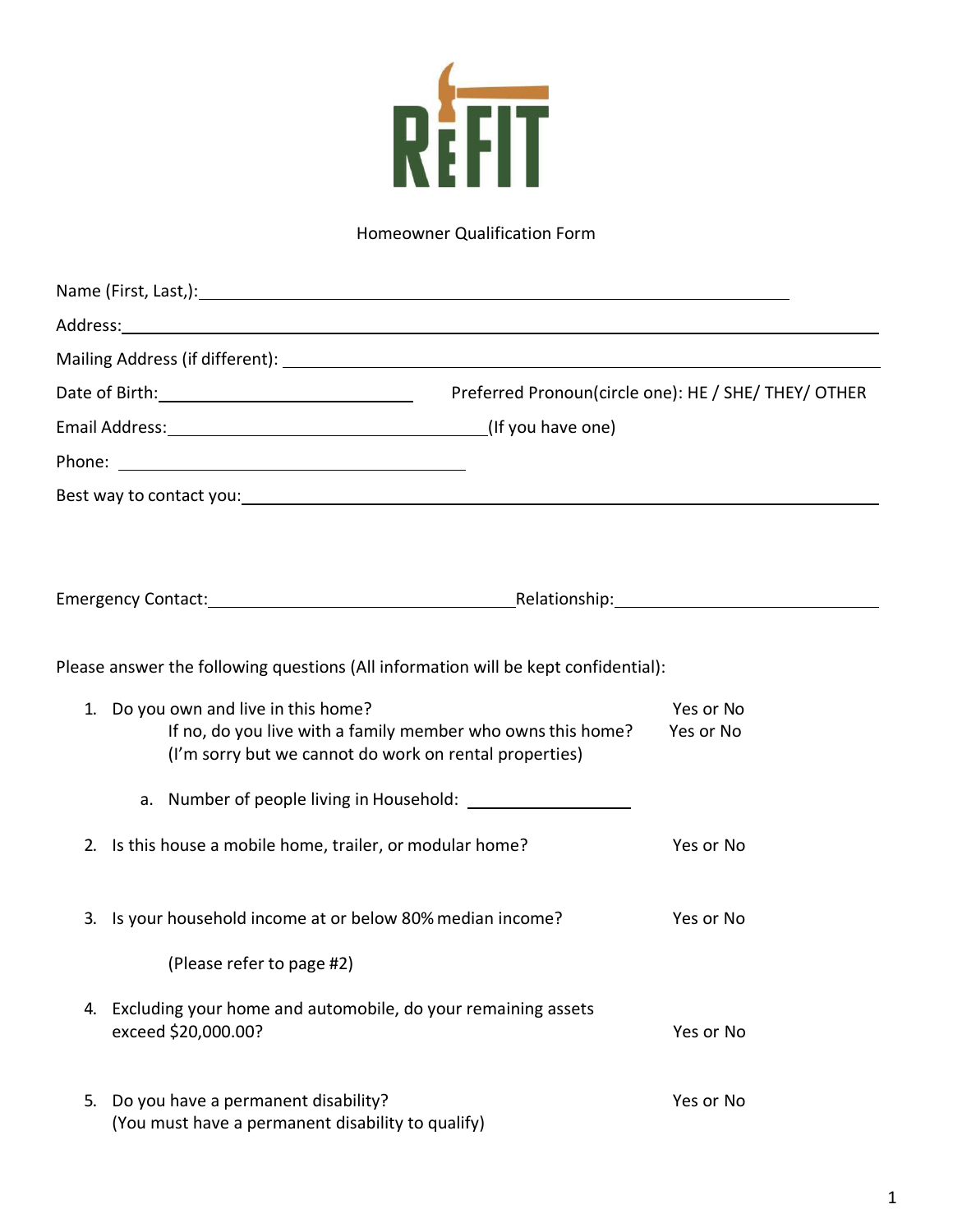Criteria for Project Acceptance

- Homeowner or family member living in home must have limited mobility and/or functional limitation.
- Homeowner must have an income below 80% of the median income, per 2020. May be waived under certain circumstances.

\_\_\_\_\_\_\_\_\_\_\_\_\_\_\_\_\_\_\_\_\_\_\_\_\_\_\_\_\_\_\_\_\_\_\_\_\_\_\_\_\_\_\_\_\_\_\_\_\_\_\_\_\_\_\_\_\_\_\_\_\_\_\_\_\_\_\_\_\_\_\_\_\_\_\_\_\_\_\_\_\_\_\_\_\_\_\_

\_\_\_\_\_\_\_\_\_\_\_\_\_\_\_\_\_\_\_\_\_\_\_\_\_\_\_\_\_\_\_\_\_\_\_\_\_\_\_\_\_\_\_\_\_\_\_\_\_\_\_\_\_\_\_\_\_\_\_\_\_\_\_\_\_\_\_\_\_\_\_\_\_\_\_\_\_\_\_\_\_\_\_\_\_\_\_

\_\_\_\_\_\_\_\_\_\_\_\_\_\_\_\_\_\_\_\_\_\_\_\_\_\_\_\_\_\_\_\_\_\_\_\_\_\_\_\_\_\_\_\_\_\_\_\_\_\_\_\_\_\_\_\_\_\_\_\_\_\_\_\_\_\_\_\_\_\_\_\_\_\_\_\_\_\_\_\_\_\_\_\_\_\_\_\_

- 1 person making \$51,600
- 2 persons making \$59,000
- 3 persons making \$66,350
- 4 persons making \$73,700
- 5 persons making \$79,600
- 6 persons making \$85,500
- The homeowner or family member is able to stay in home as a result of modification.
- The requested modifications must increase the accessibility of the home.
- The home cannot be a mobile home, or modular home. Except for a ramp

Please explain what your permanent disability is: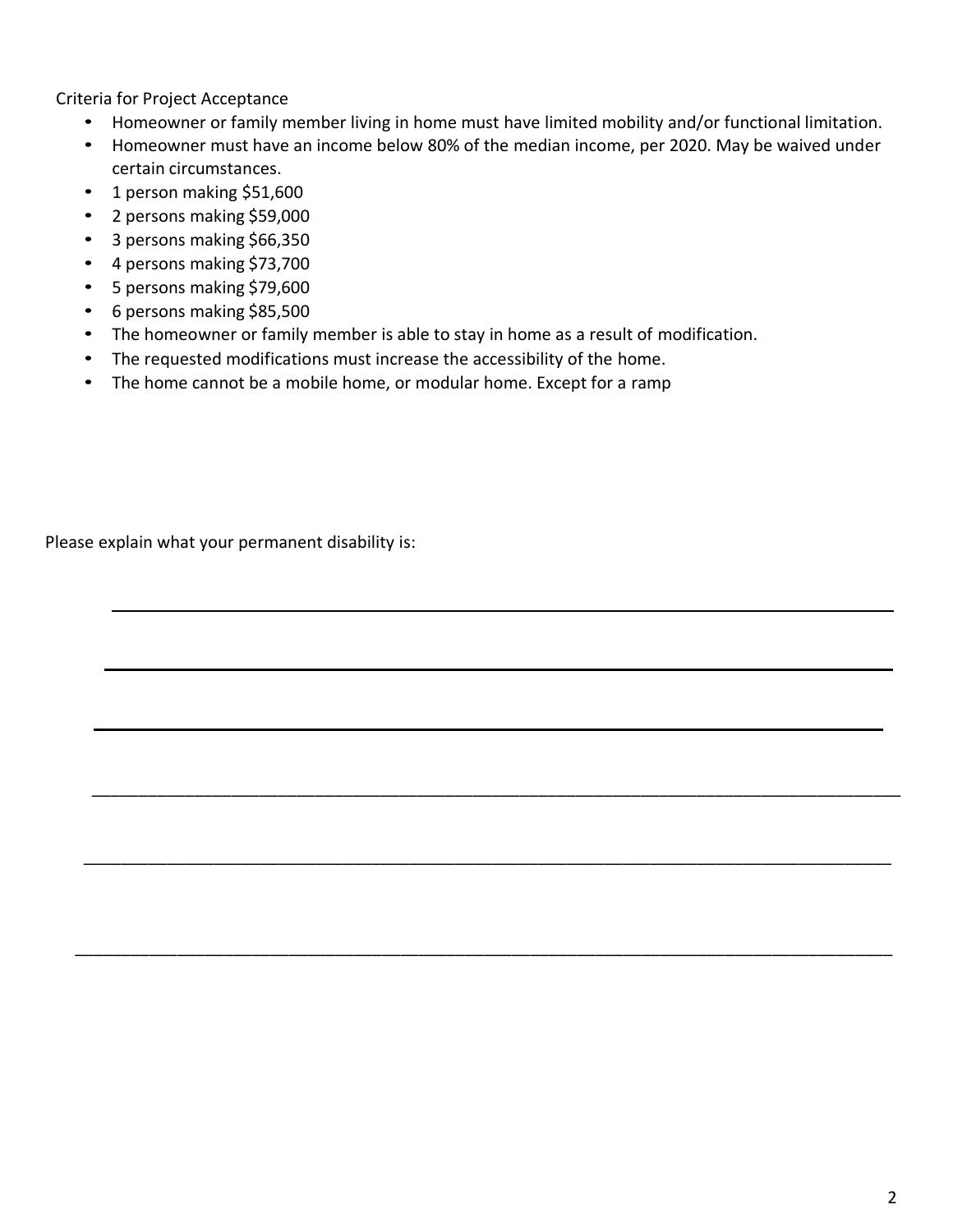| Do you qualify for any other programs? | Yes or No |
|----------------------------------------|-----------|
|                                        |           |
|                                        |           |
|                                        |           |
|                                        |           |

- 6. How did you hear about ReFIT, Remodeling for Independence Together?
- 7. Please describe briefly, as specifically as possible, **the work** that you are requesting we perform and how it would improve your activities of daily living (please attach additional sheet if necessary):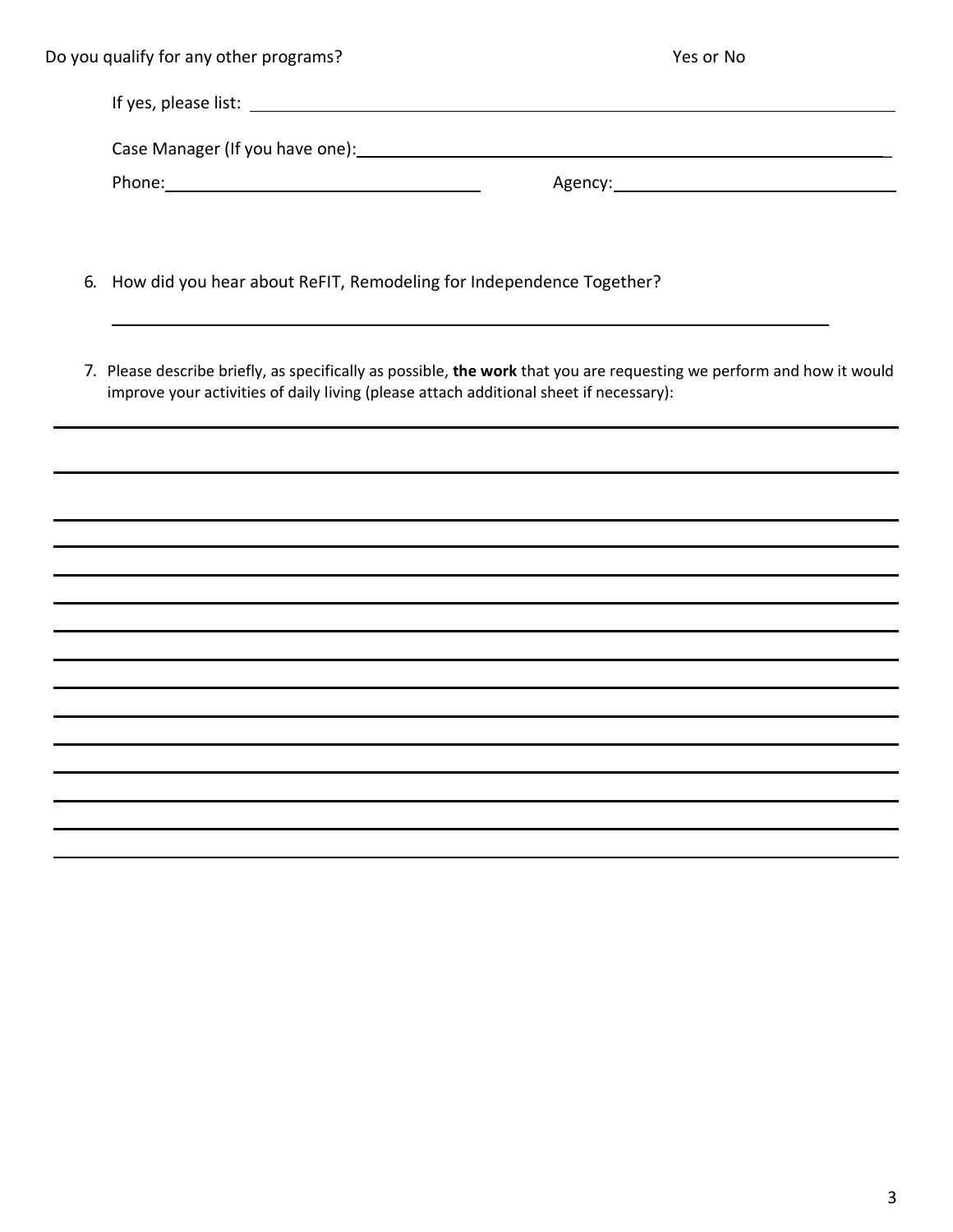### 8. Income Screening. Please use monthly incomes (Please list **everyone** in your household):

| <b>Household Member</b> | Relationship to you | Date of Birth | Source of Income | Amount |
|-------------------------|---------------------|---------------|------------------|--------|
|                         | <b>SELF</b>         |               |                  |        |
|                         |                     |               |                  |        |
|                         |                     |               |                  |        |
|                         |                     |               |                  |        |
|                         |                     |               |                  |        |
|                         |                     |               |                  |        |
|                         |                     |               |                  |        |
|                         |                     |               |                  |        |

Expenses:

| <b>Expenses Monthly</b>               | Amount |
|---------------------------------------|--------|
| Mortgage                              |        |
| <b>Utilities</b>                      |        |
| <b>Health Insurance/Medical Costs</b> |        |
| OTHER:                                |        |

-Documents used to provide verification:

-Please include a copy of the front page of your most recent tax return. Please black out your social security number, **OR**

-Please include 3 months of bank statements. **OR**

– Award letters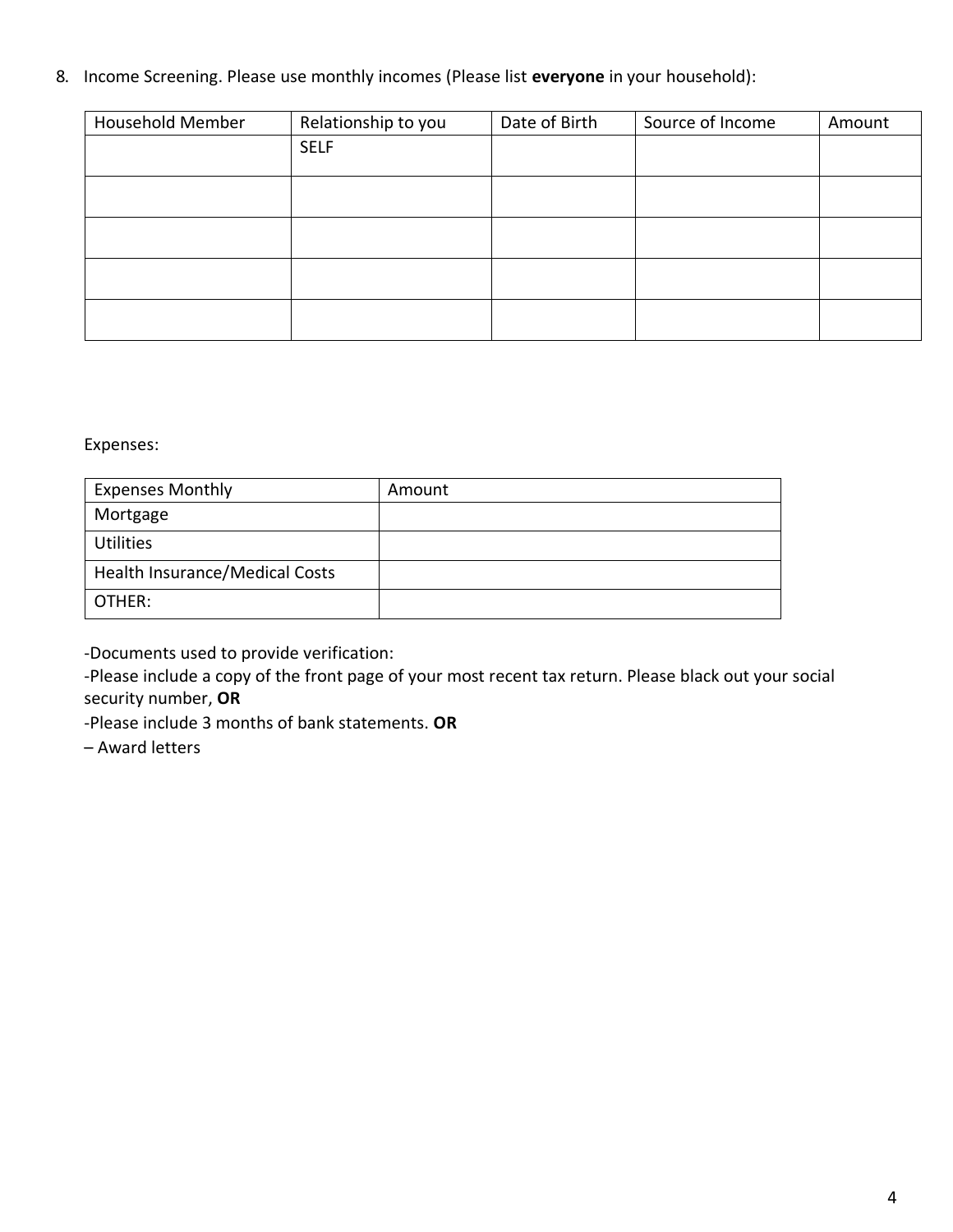### 9. By signing below I acknowledge:

(1) I understand that ReFIT exists for the purpose of helping me to remain living in my own home in a safe and accessible environment. I acknowledge their efforts are not for the purpose of remodeling my home forresale. (2) I currently do not have any plans to sell my home within the next 2 years unless medical conditions make it necessary to do so.

(3)I agree that I will cooperate with the Project Manager and volunteer team and that I will ensure that all able bodied members of my family participate in the rehabilitation effort in some way. I give ReFIT and their volunteer's permission to come into my home for the purposes of assessing my needs and disability and evaluate the scope of work to be done.

(4)I agree to notify a representative of ReFIT at (503) 698-8382 immediately upon learning of any circumstance that would affect my financial condition as listed above, and understand that any change could affect my eligibility for program assistance.

I certify that the above information is true and correct; I further declare that I have no existing assets greater than \$20,000 over and above my residence and one vehicle.

Applicant's Signature: **Date:** Date: Date: Date: Date: Date: Date: Date: Date: Date: Date: Date: Date: Date: Date: Date: Date: Date: Date: Date: Date: Date: Date: Date: Date: Date: Date: Date: Date: Date: Date: Date: Date:

Note: The selection of your home into the program depends on many factors including, but not limited to: applicant's elderly or disabled status, income level, urgency of modifications needed, the number of applications received and the availability of agency resources.

For any questions, please call our office at (503) 943-9544.

We do not discriminate on the basis of color, national origin, religion, gender, age, marital status, sexual orientation, disability, or any other basis prohibited by law. We also request that any selected applicant for our program adhere to the same non-discrimination policy when in contact with any of our volunteers, staff, or anyone acting on behalf of ReFIT.

Please remember that the purpose of our organization is to enhance the homeowners' ability to function well in his or her activities of daily living, in a safe and accessible environment, enabling them to remain in their home. Our program is **not** intended to prepare a home for resale.

Please mail to: PO Box 916, Lake Oswego, OR 97034 Fax: (866) 680-2689 Email: [lmaslyk@refitportland.org](mailto:lmaslyk@refitportland.org)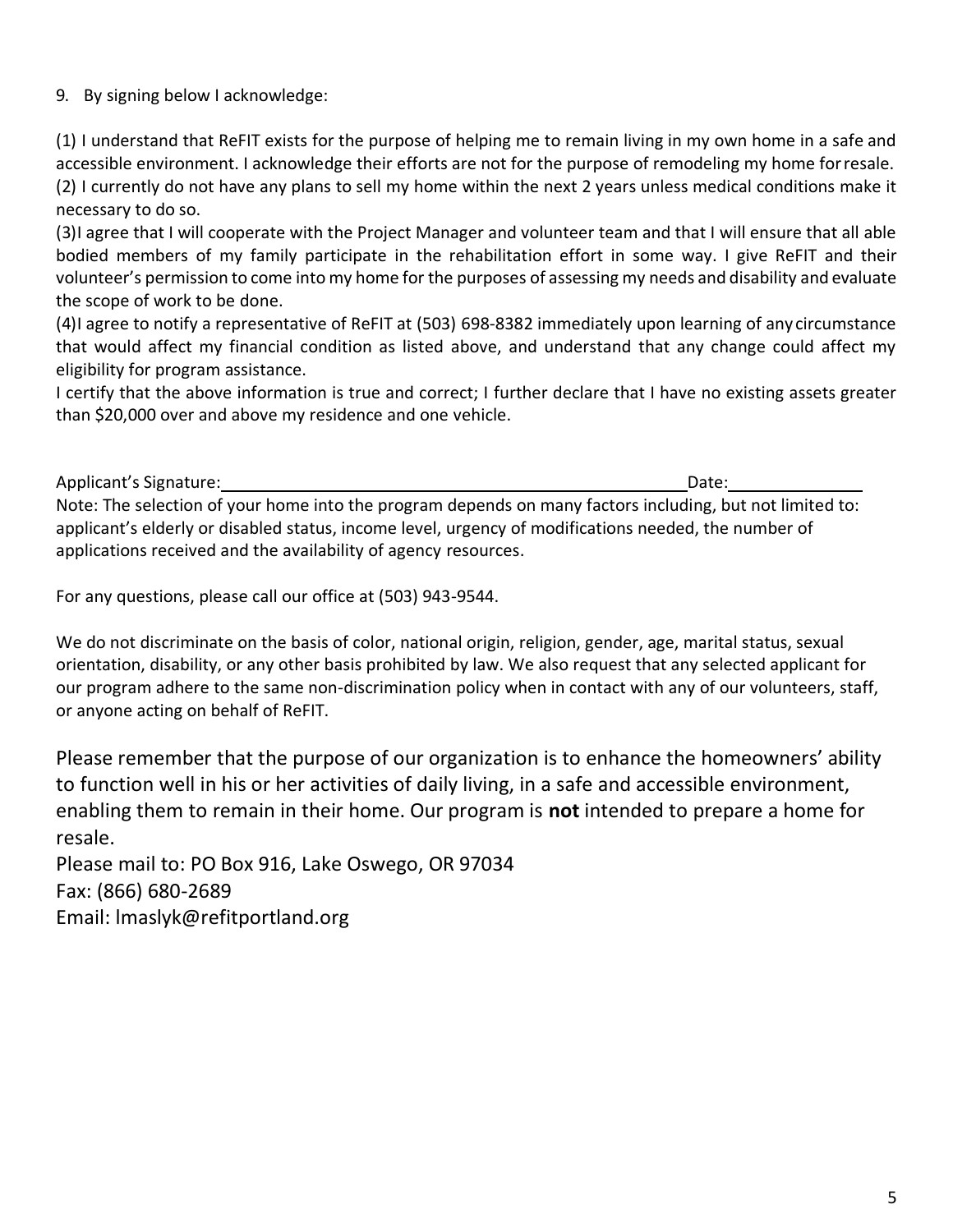# REFIT- Release of Information

I authorize the agency listed above to use and exchange the health information stated below for the purpose of coordination of services for me.

YES NO INITIALS Refit Staff

I hereby authorize REFIT to provide and exchange information with the following persons and entities for the purpose of coordination of services.

REFIT Volunteers and Contractors

| Including the following information (Initial)             |  |
|-----------------------------------------------------------|--|
| History/Physical, Mental Health, Housing History, Other ( |  |
| For the Purpose of (Initial)                              |  |
| <b>Coordination of Services</b>                           |  |

You may revoke this authorization in writing at any time. If you revoke your authorization, the information described above may no longer be used or disclosed for the purposes described in this written authorization. Any uses or disclosure already made with you permission cannot be undone. To revoke this authorization, please send a written statement to REFIT (ADDRESS) and state that you are revoking this authorization. I understand that the information used or disclosed pursuant to this authorization may be subject to re-disclosure and no longer be protected under federal law. However I also understand that federal or states law may restrict re-disclosure of HIV/AIDS information, mental health information and drug /alcohol diagnosis, treatment or referral information. I have read this authorization and I understand it. I also understand that in cases of a medical emergency, when a clear an immediate danger to others or me exists, when there is possible child or elder abuse or when ordered by a court of law my authorization to release information is not required.

This information remains valid for 20 years from date of signing unless voided in writing

Client Parent Legal Guardian

Signature